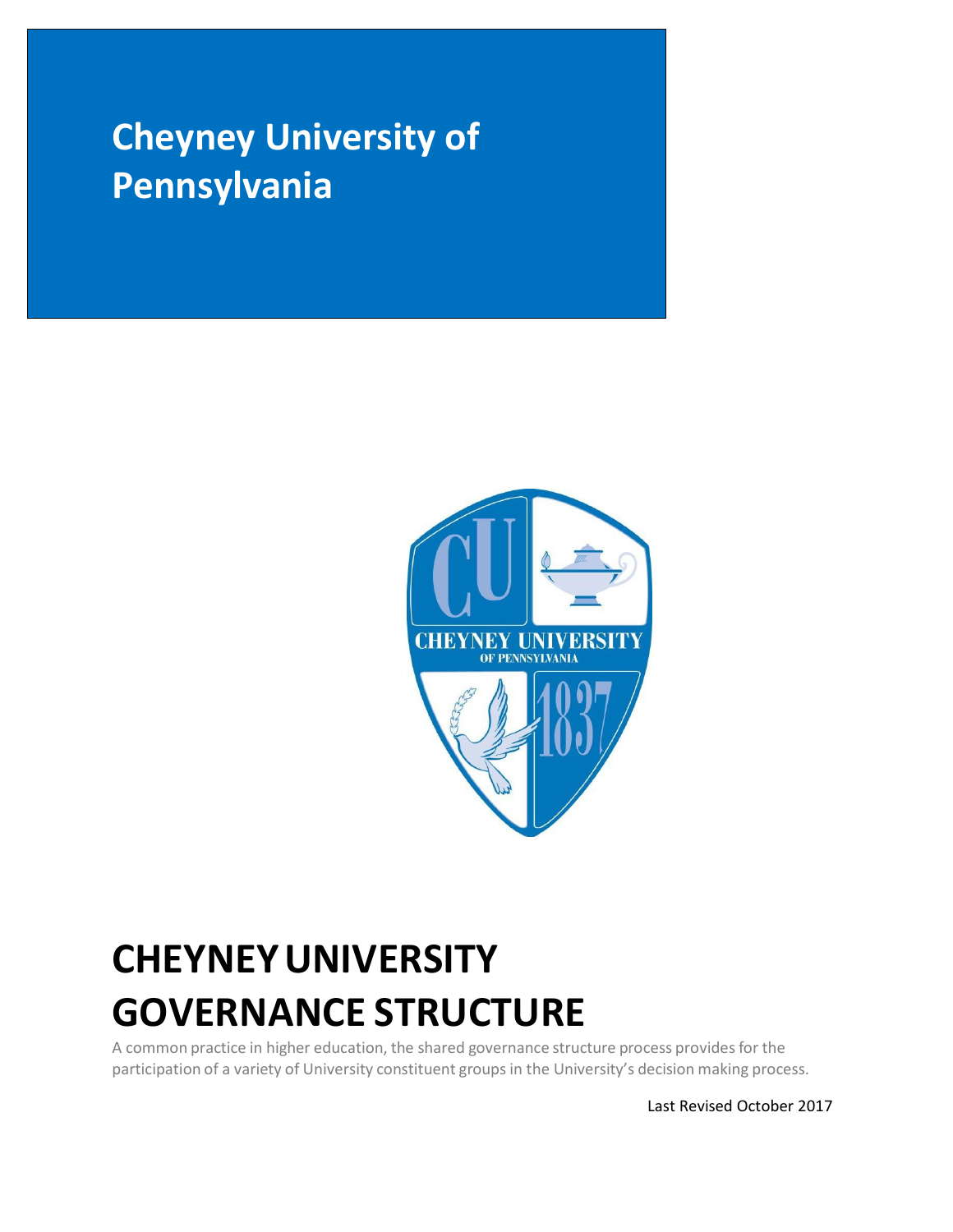# **Table of Contents**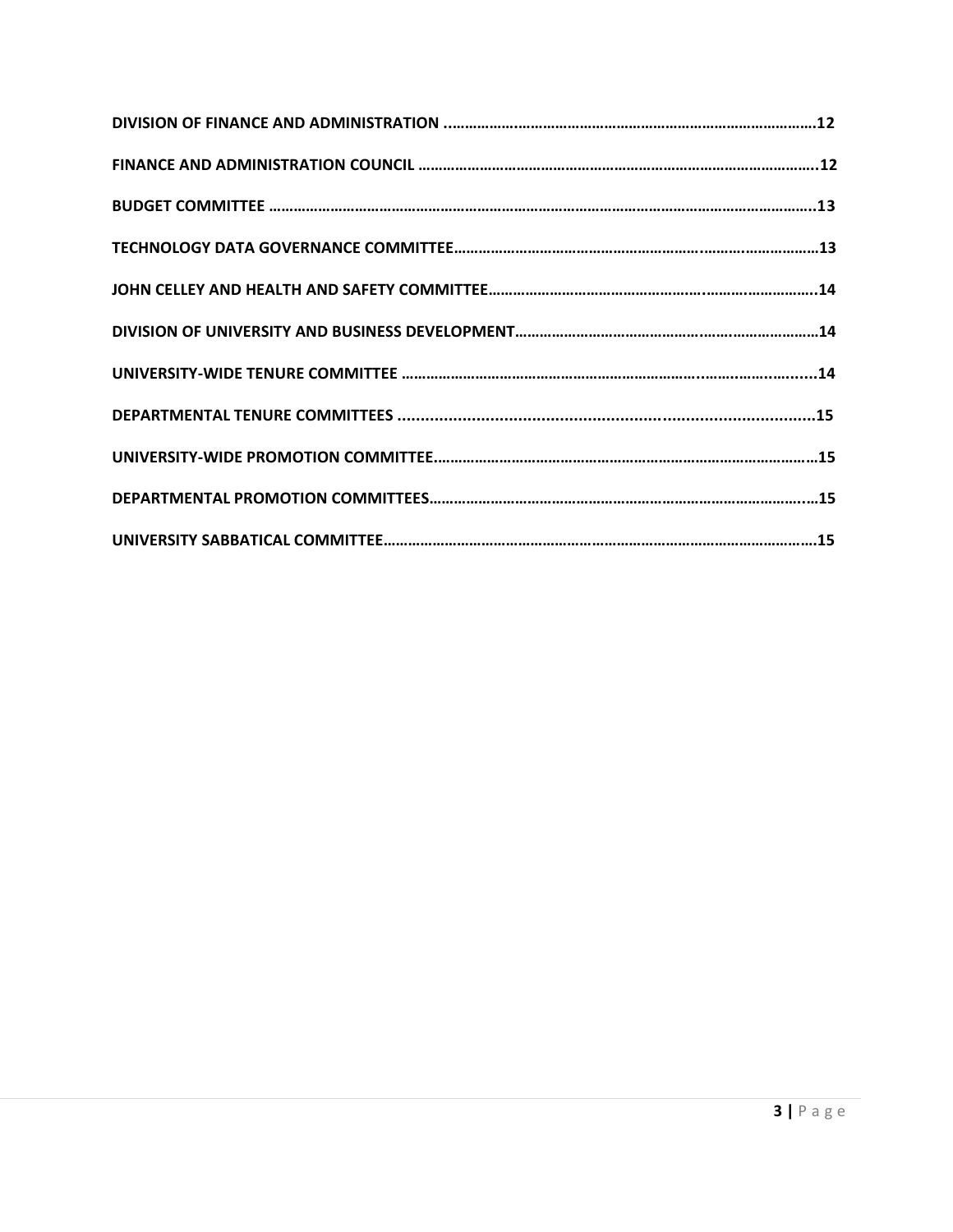#### **INTRODUCTION**

The purpose of having a University governance structure for Cheyney University of Pennsylvania is to provide an opportunity for faculty, staff, students and administrators to provide recommendations in the decision-making process. The practice of establishing a governance structure, especially as it relates to curricular matters and academic policies, is a common practice in higher education. The benefits of a collegial, decision‐making process or "shared governance" are well documented in professional publications and typically delineated in standards of accrediting agencies, such as the Commission on Higher Education of the Middle States Association of Colleges and Schools.

The governance structure is presented here primarily in terms of the four divisions that report directly to the President, i.e., Academic Affairs, Campus Life and Student Affairs, Finance and Administration, and University and Constituent Development.

In addition to the councils and committees in the University governance structure, the University officially recognizes several faculty and student advisory groups and organizations such as the Faculty Senate and the Student Government Cooperative Association. Although some of these organizations are not in the formal governance structure of the University, they may play significant roles in making policy recommendations through the councils and committees that are in the governance structure.

Moreover, the University embraces the collective bargaining units authorized by the Pennsylvania State System of Higher Education (PASSHE) and works collaboratively with these units, primarily through the administration's "Meet and Discuss" sessions with the representatives of these unions, in expression of shared governance.

Furthermore, any individual or group within the Cheyney University community may initiate recommendations for changes in policies and regulations. It should be understood, however, that all areas of the University are interconnected. Therefore, some policies and procedures that evolve from the decision‐making process may have to be reviewed by more than one area (i.e., council or committee).

Staff and Faculty members appointed to a committee shall be appointed based on qualifications and expertise appropriate to the purpose of the governing body, and will serve for a maximum of two years. Students appointed to a committee will serve for one year. The President of Cheyney University serves ex-officio on all governing bodies at the university. All committees within the structure will meet at least once per semester, and additional meetings may be called as appropriate.

#### **MAJOR PASSHE AND UNIVERSITY GOVERNANCE UNITS/OFFICES**

The powers and duties of the major units and officers of the Pennsylvania State System of Higher Education (PASSHE) and Cheyney University – Board of Governors, Chancellor, Council of Trustees, and President – are articulated in Act 188 of 1982 (Act 188), the enabling legislation for the Commonwealth of Pennsylvania's State System of Higher Education (PASSHE) and are summarized below.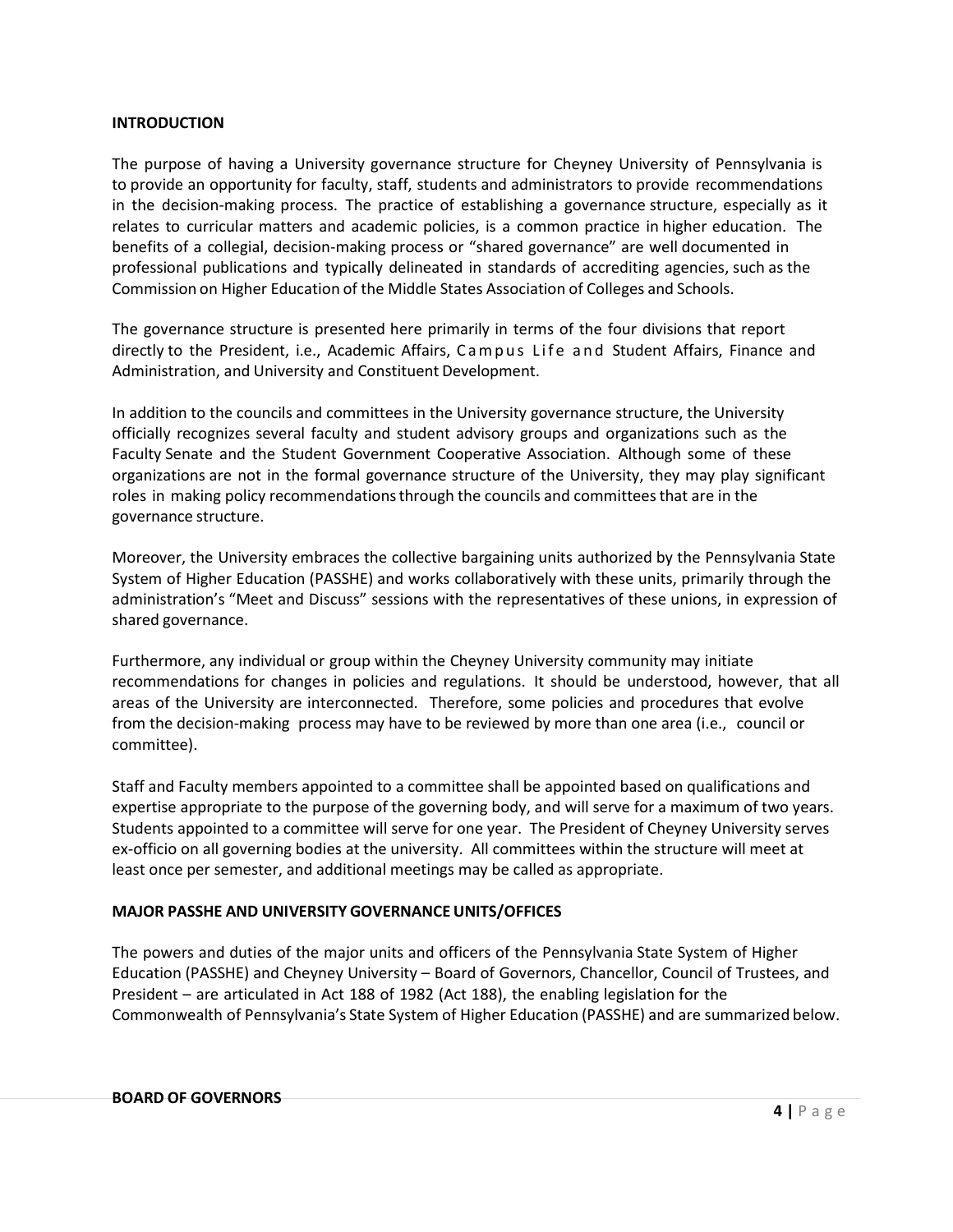The Board of Governors (BOG) is responsible for the overall planning and operation of the system including but not limited to selecting and evaluating the Chancellor, appointing constituent University Presidents, determining evaluation standards for constituent University Presidents, establishing a broad fiscal, personnel and educational policies and creating new undergraduate degree programs. The Board is also responsible for establishing general policies for student admission, reviewing and approving various System and constituent budgets, establishing general personnel policies, entering into collective bargaining agreements, approving all PASSHE building projects, representing PASSHE before the General Assembly, and setting all fees and tuition and policiesrelated thereto.

# **CHANCELLOR**

The Chancellor, PASSHE's Chief Executive Officer, is responsible for the administration of PASSHE under policies prescribed by the BOG; advises the BOG on the formulation of policies, and oversees the implementation of BOG policies; recommends PASSHE's overall budget, and reviews and recommends undergraduate and graduate academic programs; assists the BOG in its appointment of University Presidents; is responsible for the administration of the central office, PASSHE business procedures, and for the overall organization of maintenance of the physical plants and security at all institutions; conducts comprehensive planning in consultation with representatives from the Council of Trustees, the President, faculty, students, and alumni to establish priorities and procedures for the operation and development among the institutions, with respect to the role and scope of each institution; serves as an ex‐officio member of the Council of Trustees of each PASSHE institution; and negotiates on behalf of the Board of Governors collective bargaining agreements labor unions in addition to other duties charged under Act 188.

#### **CHEYNEY UNIVERSITY COUNCIL OF TRUSTEES**

The Council of Trustees of Cheyney University (Council) consists of eleven (11) members who, except for the student member are nominated and appointed by the Governor with the advice and consent of the Senate. At least two (2) members of the eleven (11) members must be alumni of the institution. The Council maintains five committees to achieve its communication and oversight responsibilities: Executive, Finance and Administration, Academic Affairs, Student Affairs, Institutional Advancement (University Relations).

The Council has the power and duty for the following in accordance with the rules and regulations adopted by the BOG:

- 1. To make recommendationsto the Chancellor for the appointment, retention, or dismissal of the President following consultation with students, faculty, and alumni.
- 2. To assist the President in developing proper relations and understanding between the institution and its programs and the public.
- 3. To review and approve recommendations of the President as to the standards for the admission, discipline, and expulsion of students.
- 4. To review and approve the recommendations of the President pertaining to policies and procedures governing the use of institutional facilities and property.

5. To approve schools and academic programs.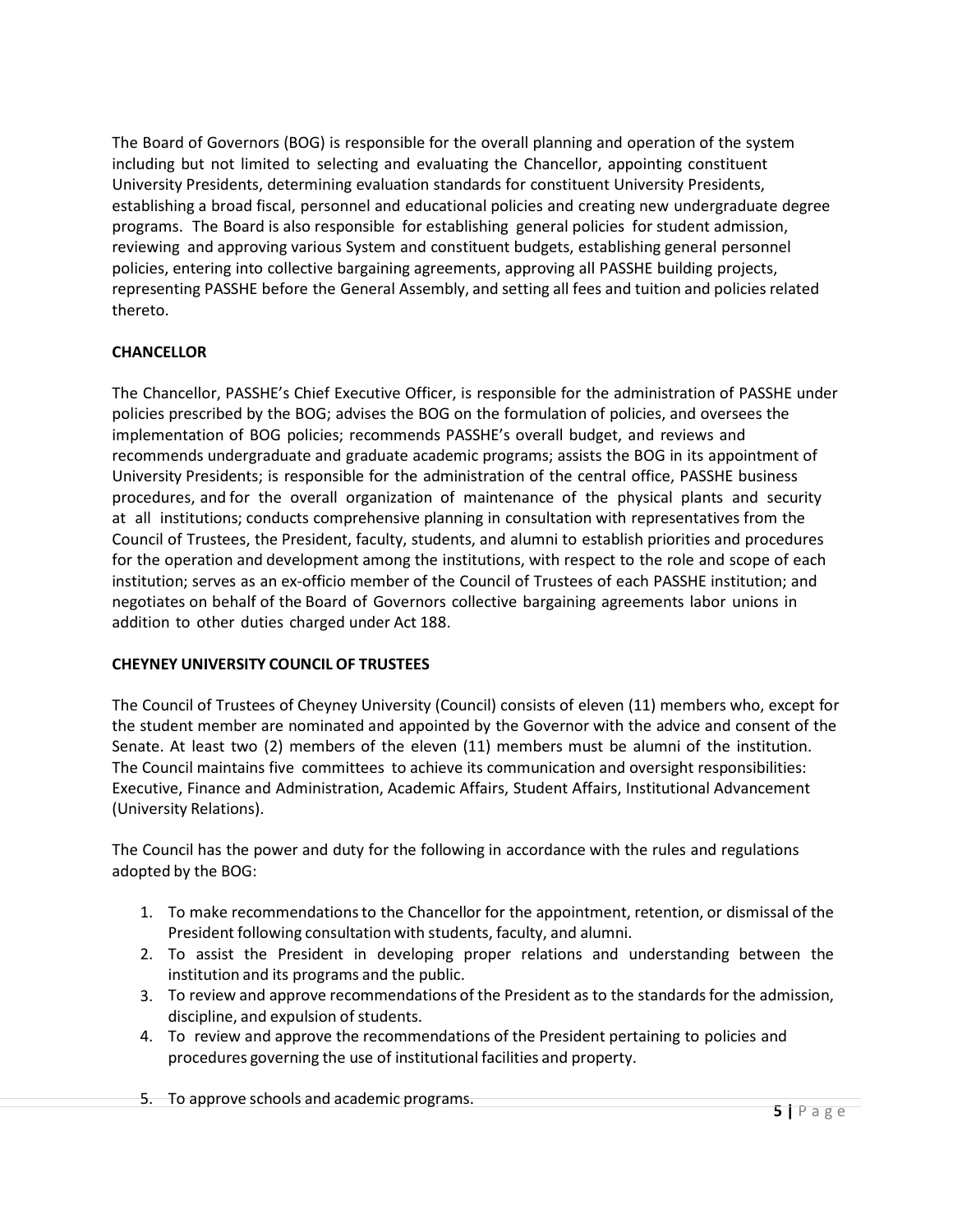- 6. To review and approve the recommendations of the President pertaining to annual operating
- 7. and capital budget requirementsfor forwarding to the BOG.
- 8. To review and approve charges for room and board and other fees except student activity fees.
- 9. To conduct an annual physical inspection of facilities and make recommendations regarding maintenance and construction to the BOG.
- 10. To review and approve all contracts and purchases negotiated or awarded by the President with or without competitive bidding and all contracts for consultative services entered by the President.
- 11. To represent the institution at official functions of the Commonwealth.
- 12. To conduct an evaluation of the President in accordance with the evaluation procedure established by the BOG.

#### **PRESIDENT**

The President of Cheyney University is appointed by the BOG. The President serves as the Chief Executive Officer of the University as detailed within Act 188. The President serves as ex-officio on all University committees.

#### **PRESIDENT'S EXECUTIVE COUNCIL**

Purpose: The President's Executive Council is the primary University policy-making body. The establishment and/or revisions of University policies and procedures are endorsed by the Council of Trustees.

Composition: President (Chair) University Provost Executive Director of Finance and Administration Executive Director of Campus Life and Student Affairs Executive Director of Enrollment Management Director of Business Development and Communications Executive Director of Institutional Effectiveness, Director of EEO and Title IX Coordinator Director of Institutional Research Director of Campus and Public Safety

#### **STRATEGIC PLANNING AND CONTINUOUS IMPROVEMENT COUNCIL**

Purpose: Institutional planning and continuous improvement is an ongoing process that appropriately involves all segments of the University community. Within the University governance structure, the Strategic Planning and Continuous Improvement Council has primary responsibility for institutional planning and assessment. Its mission is to coordinate all strategic and long‐term planning at the institution and to provide a forum for all constituencies to participate in the planning process.

Organizationally the Strategic Planning and Continuous Improvement Council reports t the President through the President's Executive Council. The Strategic Planning and Continuous Improvement Council establishes ad hoc committees or task forces who are given specific assignments

Such as reviewing the mission statement or coordinating the development of institutional <sub>Page</sub>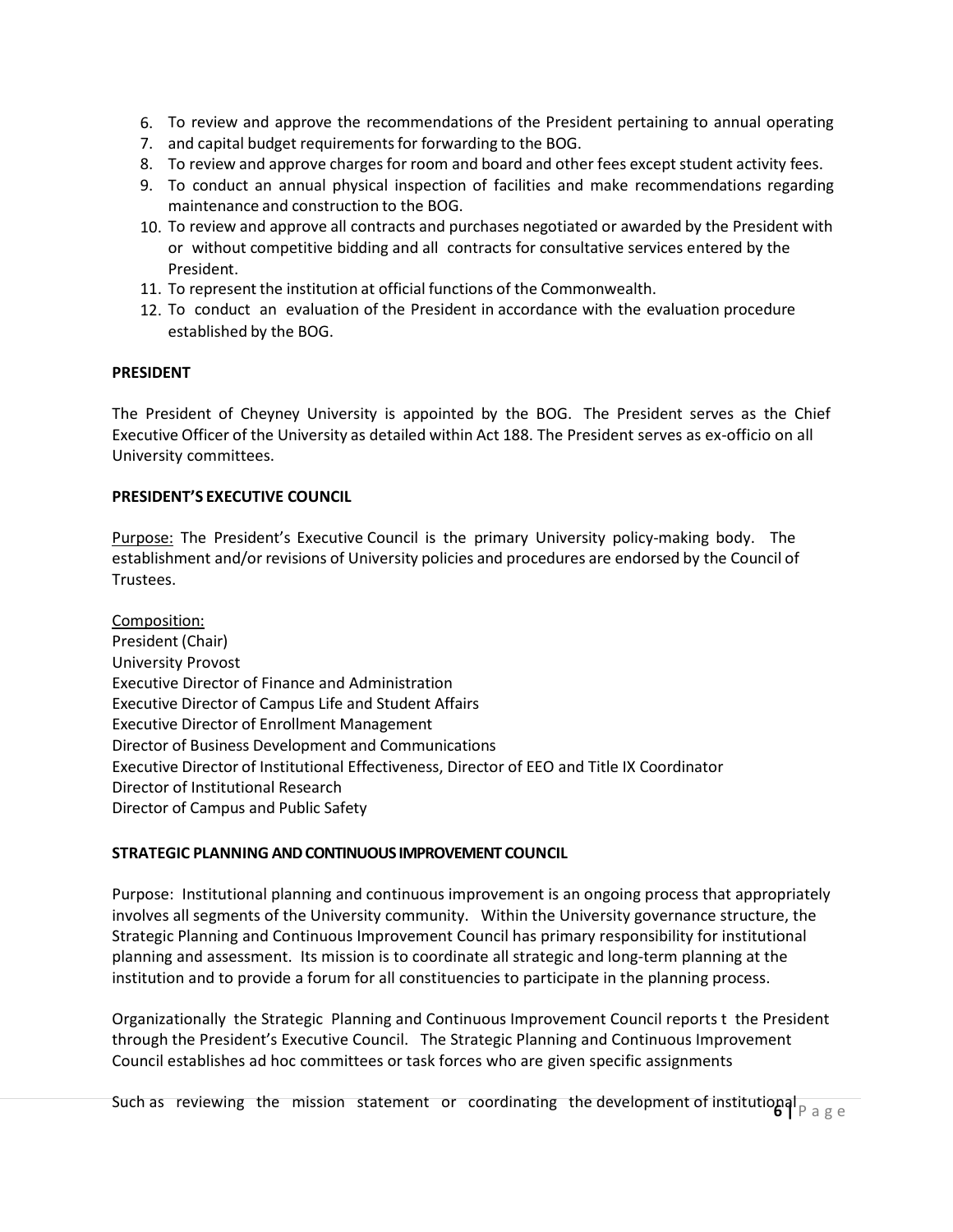goals or objectives. Procedurally, the Strategic Planning and Continuous Improvement Council provides regular updates to the campus community as its work progresses and drafts are developed. A mechanism is provided for the campus community to provide input into working drafts to ensure that the Council is responsive to the University community. After taking final action, the Council submits its reports or recommendations to the President through the President's Executive Council. When appropriate, the President submits the reports or recommendations, with any modifications he/she deems proper, to the Cheyney University Council of Trustees and the Board of Governors.

# Composition:

University Provost (chair) Executive Director of Finance and Administration Executive Director of Campus Life and Student Affairs Executive Director of Enrollment Management Director of Business Development and Communications Director of Campus and Public Safety Executive Director of Institutional Effectiveness, Director of EEO and Title IX Coordinator Dean of Faculty Student Affairs Representative (1) Faculty Representatives (2) Student Representative (1) Director of Institutional Research (ex Officio)

# **UNIVERSITY WIDE SCHOLARSHIP COMMITTEE**

Purpose: The University‐Wide Scholarship Committee implements and enforces university scholarship policies. The committee awards scholarships and institutional awards to deserving new freshman, transfer and returning students. The University‐Wide Scholarship Committee maintains oversight of the management of the scholarship process. The committee is principally responsible for ensuring that scholarships and grants are based on academic merit and need base respectively.

Composition: Executive Director of Enrollment Management (Chair) University Provost or designee Executive Director of Finance and Administration Executive Director of Campus Life and Student Affairs Executive Director of Institutional Effectiveness, Director of EEO and Title IX Coordinator or designee Director of Keystone Honors Academy Director of Business Development and Communications University Bursar Director of Financial Aid (Ex Officio)

# **TITLE IX AND SOCIAL EQUITY COMMITTEE**

Purpose: The purpose of the Title IX Gender and Social Equity Committee is to ensure that the University is in compliance with the Title IX regulations in the area of athletics. The administrative policies pertaining to Athletic expenditures including recruitment, scholarship, compensation and operational allocation will follow the guidelines set forth in the Title IX regulations. This is to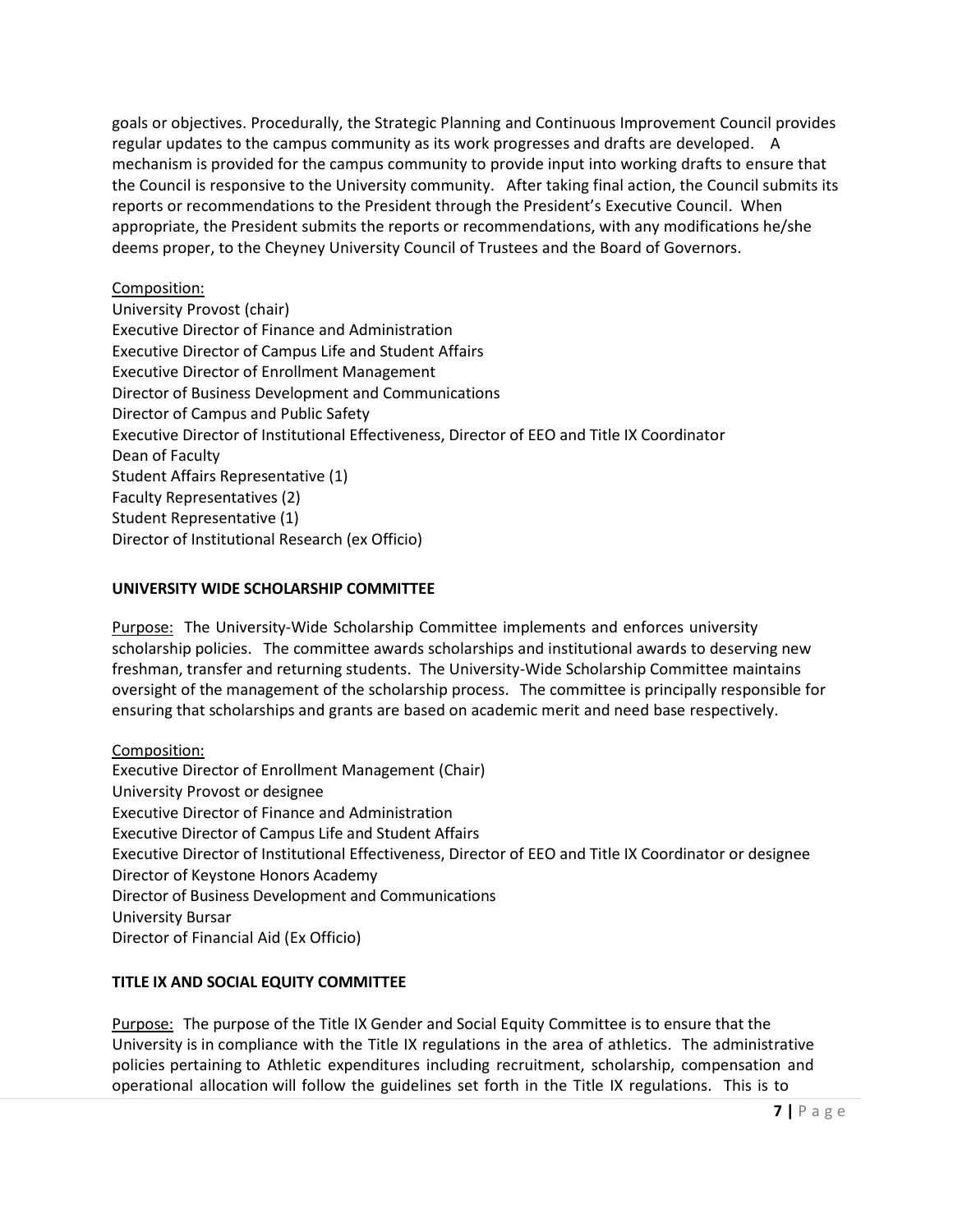demonstrate the institutions' checks and balances of nondiscriminatory practices in Athletics.

Composition: Executive Director of Institutional Effectiveness, Director of EEO and Title IX Coordinator (Chair) Athletic Director/Senior Woman's Administrator Executive Director of Campus Life and Student Affairs Judicial Affairs Director of Campus and Public Safety NCC Counselor Faculty Athletic Representative

#### **ENROLLMENT MANAGEMENT COMMITTEE**

Purpose: The Enrollment Management Committee shall (a) review recommendations for changes in policies and procedures of the University, (b) initiate recommendations for changes in policies and procedures to enhance the identification, attraction, enrollment, retention, and graduation of students in a timely, effective, and productive manner, an (c) submit recommendations for changes in policies and procedures to the President's Executive Council.

Composition: Executive Director of Enrollment Management(Chair) Executive Director of Campus Life and Student Affairs University Provost or designee Athletic Director Registrar Director of Admissions Director of Institutional Research

# **STUDENT PROGRAMMINGAND CULTURAL ACTIVITIES COMMITTEE**

Purpose: The Student Programming and Cultural Activities Committee (a) reviews recommendations from the University community and (b) initiates changes in policies and procedures regarding co‐ curricular, extracurricular, cultural, and leadership development opportunities for students. Recommendations from the Committee for changes in policies and procedures shall be submitted to the Student Affairs and Student Life Council.

Composition: Executive Director of Campus Life and Student Affairs (Chair) University Provost Appointed Student Affairs Staff (2) Director of Academic Success Center Grants Administrator Faculty Representative from Learning Communities (1) Director of Keystone Honors Academy Faculty Appointee (1) Appointed Students (2)

#### **DIVISION OF ACADEMIC AFFAIRS**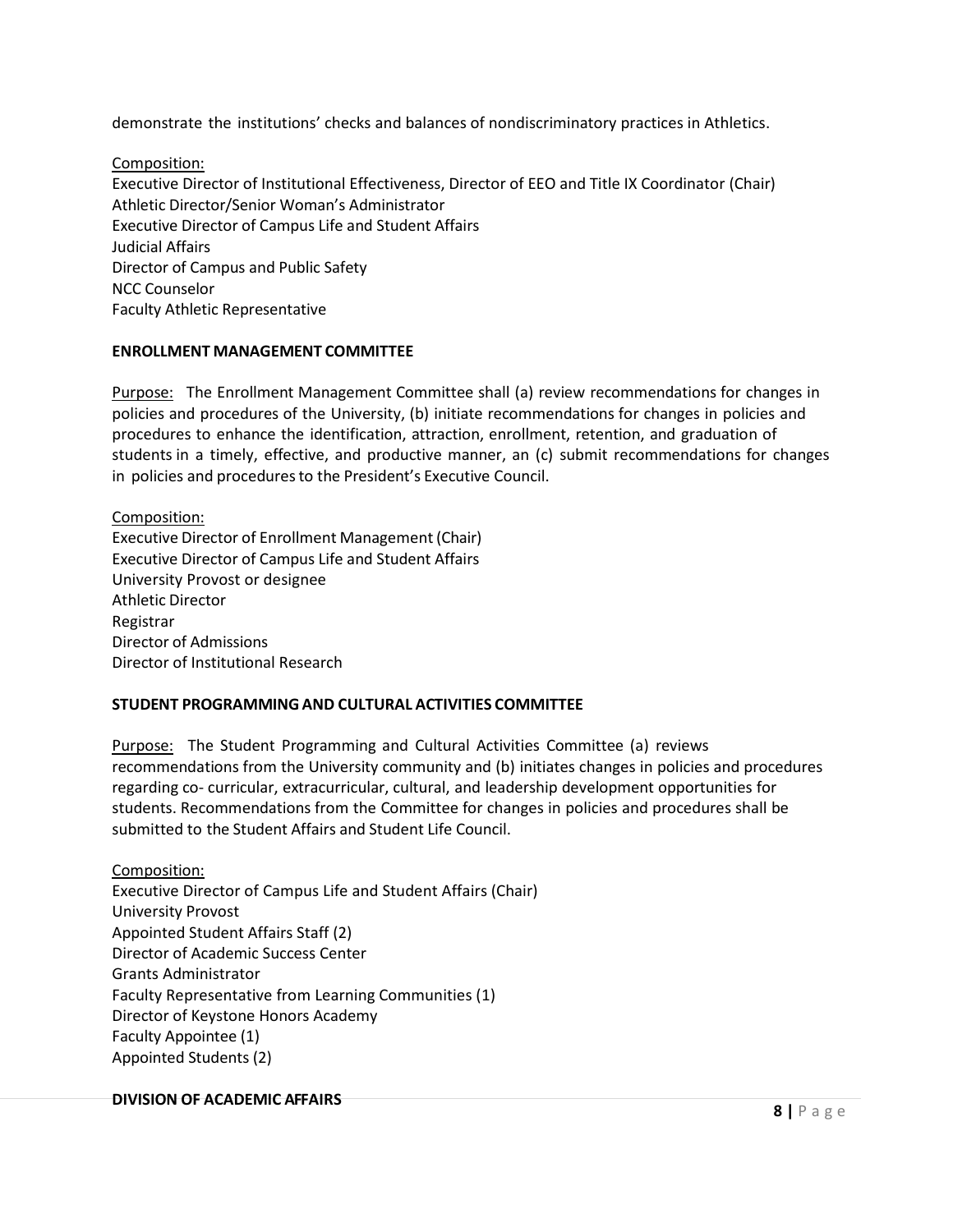Purpose: The Academic Affairs governance structure is designed to facilitate orderly changes in curricula, course structure, academic regulations and policies, and related matters as well as an orderly and inclusive process for University‐wide participation in establishing and modifying policies and procedures that affect the academic development of students.

Governance Bodies: The following councils and committees are in the Academic Affairs governance structure:

- Academic Affairs Council
- University Curriculum Committee
- Library Committee
- Department Curriculum Committee
- University Provost Council
- Honors Council

#### **ACADEMIC AFFAIRS COUNCIL**

Purpose: The Academic Affairs Council (a) reviews recommendations for changes in undergraduate and graduate curricula, course structure, regulations, and policies that come from individuals and units within the institutional governance structure; (b) initiates recommendations for changes in undergraduate and graduate curricula, course structure, regulations, and policies and related matters; and, (c) reviews appeals and requests for waivers regarding academic regulations from students. Recommendations for changes in academic policies and procedures from the Academic Affairs Council shall be submitted to the President's Executive Council.

Composition: University Provost (Chair) Dean of Faculty Chair, University Curriculum Committee Faculty Representatives (2) Registrar Director of Financial Aid (Ex‐Officio)

#### **UNIVERSITY CURRICULUMCOMMITTEE**

Purpose: The University Curriculum Committee (a) reviews all proposals for changes in academic policies, regulations, structure, and related matters and submits its recommendations to the Academic Affairs Council; and, (b) initiates recommendations to change academic policies, regulations, structure, and related matters and submits them to the Academic Affairs Council.

Composition: The composition of the University Curriculum Committee is determined by the faculty, but may include at least one administrator if designated by the President (Article XXXI, Section E of the collective bargaining agreement between APSCUF and the State System of Higher Education). The chairperson of the committee is selected by the members of the Committee.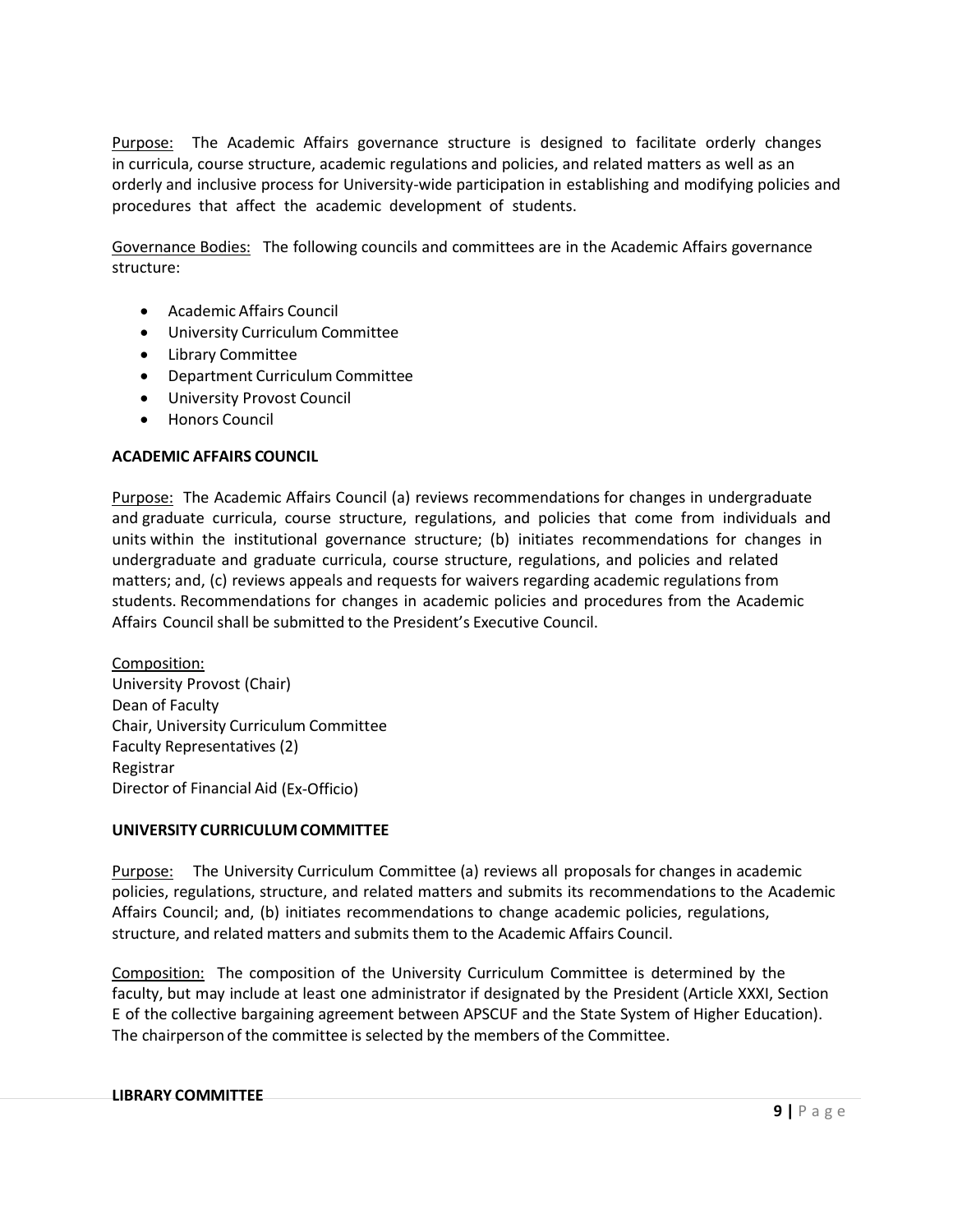Purpose: The Library Committee is responsible for (a) formulating and reviewing recommendations related to the University Library and submits its recommendations to the Academic Affairs Council; and, (b) making recommendations regarding materials and services for the University Library.

Composition: Departmental Representative, one from each academic department Library Faculty Student Representative (1)

#### **DEPARTMENT CURRICULUM COMMITTEE**

Purpose: The Department Curriculum Committees are responsible for reviewing proposals for changes in academic policies, regulations, structure, and related matters from faculty members and students within their departments and submitting their recommendations to the University Curriculum Committee.

Composition: Each academic department in the School of Arts and Sciences and the School of Education shall have its own curriculum committee composed of the faculty of the entire department or of elected members of the department. Each committee selectsits own chairperson.

#### **PROVOST COUNCIL**

**Purpose:** The University Provost Council serves in an advisory capacity to recommend policies and procedures on academic matters and other actions necessary for the efficient operation of the Division of Academic Affairs to the University Provost.

Composition: University Provost (Chair) Dean of Faculty Director of Keystone Honors Academy Chairpersons of Academic Departments Director of Institutional Research (Ex‐Officio)

#### **THE CHEYNEY UNIVERSITY HONORS COUNCIL**

Purpose: The Cheyney University Honors Council is a group of faculty, honors staff and appointed students charged with the responsibility of representing the Honors Program in University governance matters. The Council meets quarterly to address matters pertaining to policy, curricular and programmatic structure and assessment. Members participate actively in the formulation and review of academic and administrative policies of the University Honors Program. The Director serves ex-officio in voting on honors curricular matters. Curricular matters addressed by the Honors Council will follow the standard Governance of the University (curricular submissions are made by faculty to the Curriculum Committee, and proceed to the Academic Affairs Committee). Responsibilities of the Honors Council include: 1)To recommend revisions in the Honors Core Curriculum 2) To review the rubric used to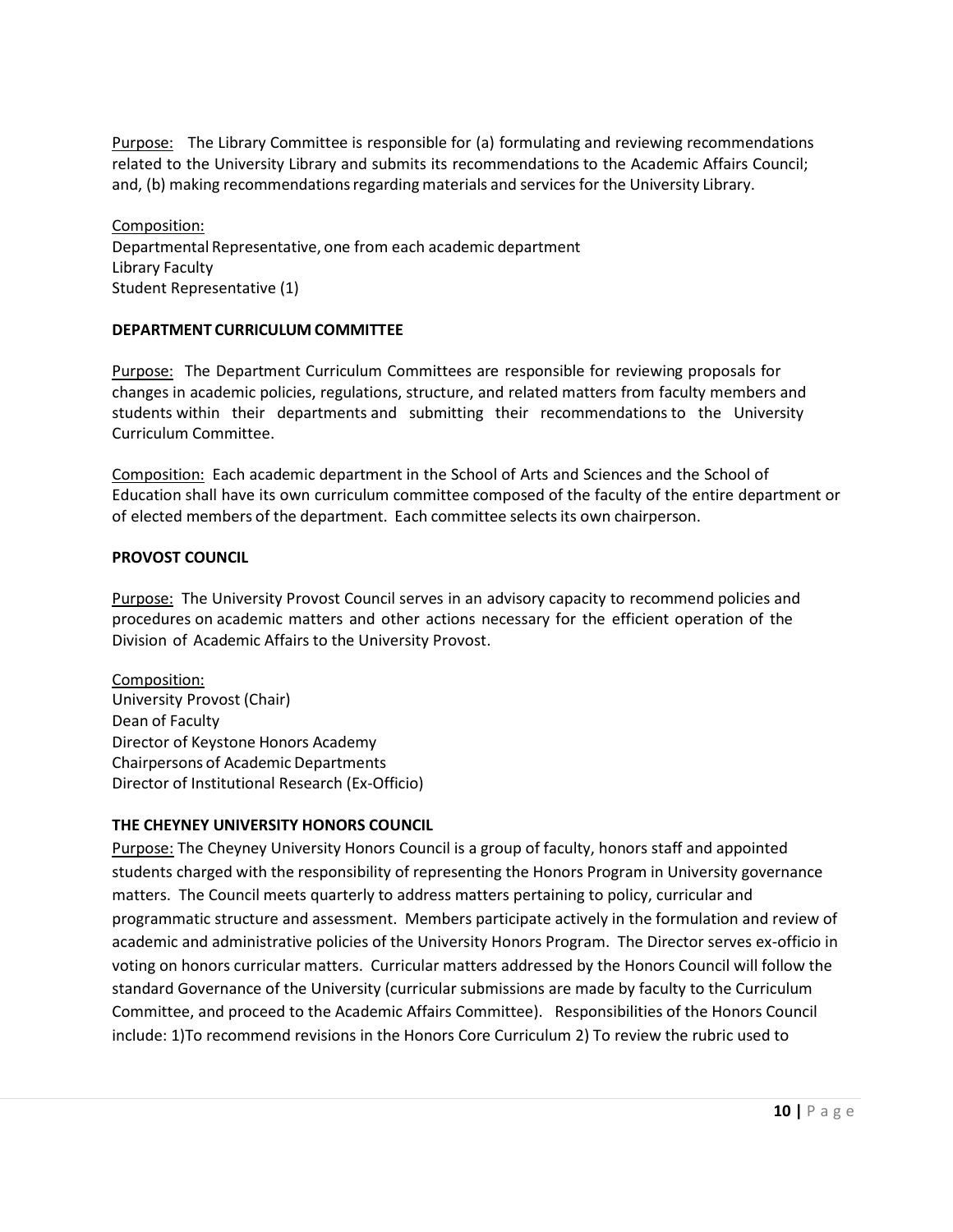determine Honors Standards 3)To recommend revisions to existing Honors Program courses 4)To review policies and procedures related to the University Honors Program 5) To promote and engage in the honors community on campus 6) To act as a liaison with other faculty for the honors program at Cheyney University. Members of the Honors Council also serve as liaisons between the Honors Program and their respective departments, College Curriculum Committees, administrators and faculty. Members may be asked to serve on related subcommittees, such as the Honors Scholarship Sub-Committee. Representatives serve two-year terms and may serve up to two consecutive terms. Criteria for faculty members to serve include exceptional teaching skills, the ability to provide intellectual leadership and mentoring for able students, and support for the mission of honors education. It is the responsibility of the Chair to liaise with the appropriate parties to prepare proposals and recommendations for review (such as the University Registrar, the Curriculum Committee, etc.).

#### Composition:

Director of the Keystone Honors Academy (Chair) One appointed member of the faculty from each of the departments Student representative from the Student Honors Council (2)

#### **DIVISION OF CAMPUS LIFE AND STUDENT AFFAIRS**

Purpose: The Campus Life and Student Affairs governance structure is designed to facilitate orderly and inclusive process for university‐wide participation in establishing and modifying policies and procedures that affect the delivery of co‐curricular and extracurricular programs and delivery of services for students that affect the quality of campus life.

Governance Bodies: The following councils and committees are in the Student Affairs and Student Life governance structure

- Campus Life and Student Affairs Council
- Residence Life Committee

#### **CAMPUS LIFE AND STUDENT AFFAIRS COUNCIL**

Purpose: The Campus Life and Student Affairs Council (a) reviews recommendations for changes in policies and procedures governing the delivery of co-curricular and extracurricular programs and services for students and (b) initiates recommendations for changes associated with the delivery of programs and services that affect the quality of campus life. Recommendations for changes in policies and procedures from the Campus Life and Student Affairs Council shall be submitted to the President's Cabinet.

Composition: Executive Director of Campus Life and Student Affairs (Chair) Director of Academic Success Center Director of Keystone Honors Academy Director of Campus & Public Safety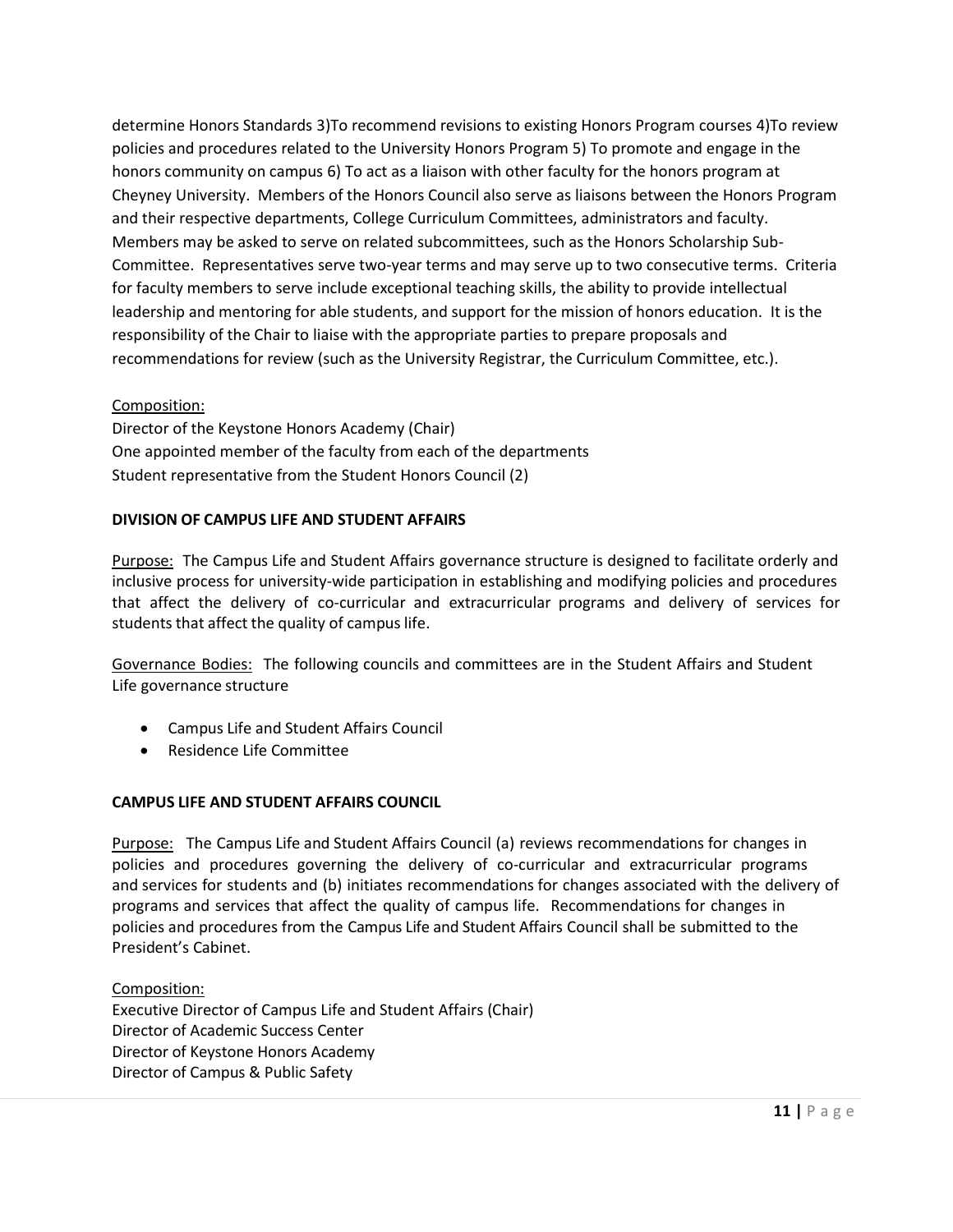Executive Director of Institutional Effectiveness, Director of EEO and Title IX Coordinator University Judicial Officer Appointed Student Affairs Representative Faculty Representative from Learning Communities Appointed Student Representative

### **RESIDENCE LIFE COMMITTEE**

Purpose: The Residence Life Committee (a) reviews recommendations for changes in policies and procedures of the University regarding the residential experiences of students, and (b) initiates recommendations for changes in policies and procedures to enhance residential experiences of students and submit them to the Student Affairs and Student Life Council.

#### Composition:

Executive Director of Campus Life and Student Affairs Associate Director of Health and Wellness Student Wellness and Success Coordinators (3) SGA Residence Council (3) Counselor Faculty Representatives in Learning Communities (2) Judicial Officer

#### **DIVISION OF FINANCE AND ADMINISTRATION**

Purpose: The governance structure in Finance and Administration is designed to establish a systematic process for reviewing and recommending changes in policies and procedures that affect the University community.

Governance Bodies: The following councils and committees are in the Finance and Administration governance structure:

- Finance and Administration Council
- Budget Committee
- Technology Committee
- Health and Safety Committee

#### **FINANCE AND ADMINISTRATION COUNCIL**

Purpose: The Finance and Administration Council (a) reviews recommendations for changes in policies and procedures regarding the University budget, buildings and grounds, information management, and (b) initiates recommendations for changes in policies and procedures regarding the University budget, buildings and grounds, and information management. Recommendations for changes in policies and procedures in Finance and Administration shall be submitted to the President's Cabinet.

#### Composition:

Executive Director of Finance & Administration (chair)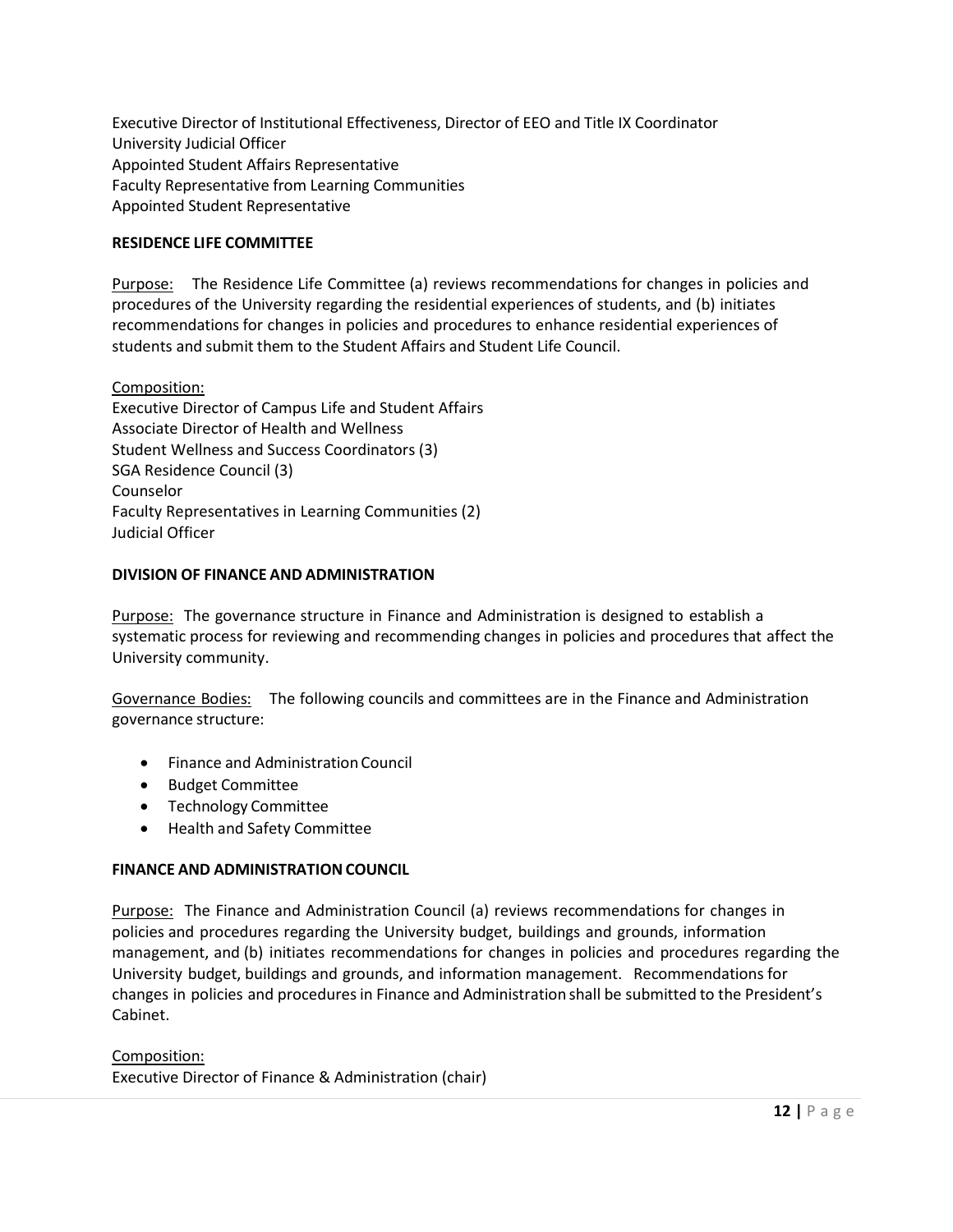University Provost Director of Business Development & Communications Faculty Representative (1) **Controller** Director of Campus Safety Manager of Facilities (Ex‐Officio)

#### **BUDGET COMMITTEE**

Purpose: The Budget Committee (a) ensures that a process is established and maintained for University‐ wide participation in developing the University budget, (b) reviews academic and strategic priorities and recommends the allocation of resources to meet the priorities, (c) recommends the University budget to the President, and (d) monitors the University budget periodically (i.e., at least quarterly) to ensure that expenditures do not exceed revenues for the University.

Composition: Executive Director of Finance & Administration (chair) University Provost Executive Director of Campus Life and Student Affairs Executive Director of Enrollment Management Director of Business Development & Communications Director of Campus & Public Safety Executive Director of Institutional Effectiveness, Director of EEO and Title IX Coordinator Director of Institutional Research Dean of Faculty Faculty Representatives (2) Grants Administrator Financial Services (Ex-Officio)

#### **TECHNOLOGY AND DATA GOVERNANCE COMMITTEE**

Purpose: The Technology Committee is responsible for (a) determining the information technology needs of the University and recommending them through channels to the President's Cabinet, (b) ensuring that a process is established and maintained for end‐users to participate in determining the information management needs of the University, and (c) developing and recommending to the Finance and Administration Council, policies and procedures for the security enhancement, and standardization of information management technology, and (d) ensure responsibility, accountability and sustainability of data practices.

Composition: Director of Information Technology (Chair) Director of Institutional Research University Provost Executive Director of Enrollment Mangement Dean of Faculty Coordinator of Instructional Design & Digital Innovation Director of Academic Success Center Registrar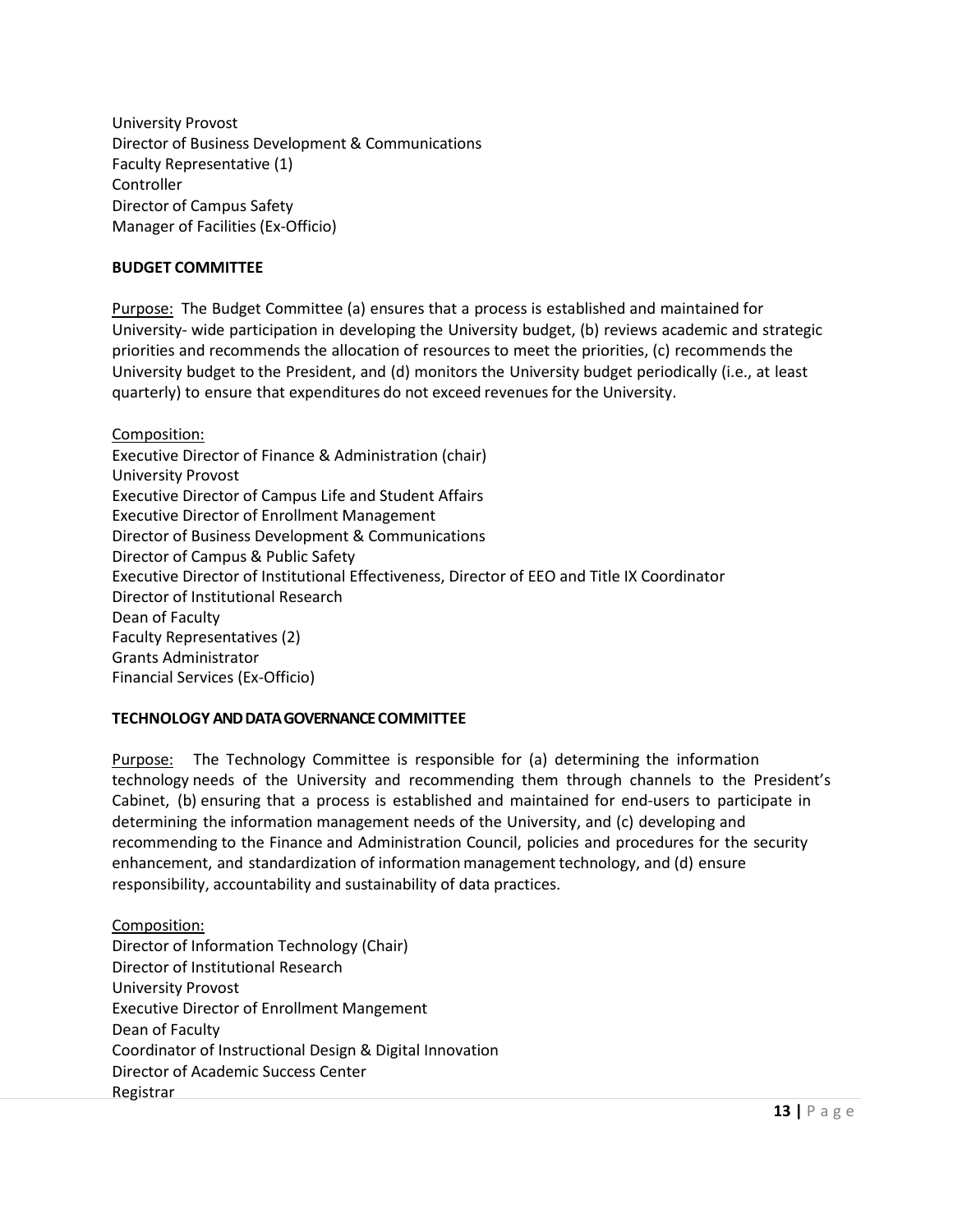Faculty Representatives (2)

#### **JOHN CELLEY HEALTH AND SAFETY COMMITTEE**

Purpose: The Health and Safety Committee is responsible for (a) making recommendations concerning the Health and Safety of the University community, (b) ensuring that Health and Safety recommendations for changes in policies or procedures are submitted to the Finance and Administration Council for approval and action.

Composition: Director of Health and Wellness (chair) Chief of Police Director of Athletics Director of Human Resources (Ex-Officio) Manager of Facilities (Ex-Officio) Student Representatives(2)

#### **DIVISION OF UNIVERSITY AND BUSINESS DEVELOPMENT**

Purpose: The Institutional Advancement governance structure is designed to facilitate University‐ wide participation in the development of policies and procedures related to the advancement of Cheyney University of Pennsylvania.

Governance Body:

#### **UNIVERSITY AND BUSINESS DEVELOPMENT COUNCIL**

Purpose: The University Relations Council (a) reviews recommendations for changes in policies and procedures governing the advancement of the University, (b) initiates recommendations for changes associated with business and university advancement; and, (c) reviews the operation of the Office of Business and University Development. Recommendations for changes in policies and procedures from the Institutional Advancement Councilshall be submitted to the President's Executive Council.

Composition: Director of Business Development & Communications(Chair)

Executive Director of Institutional Effectiveness, Director of EEO and Title IX Coordinator Development Manager Communications Manager Director of Center for Career and Professional Development Faculty Representative

#### **UNIVERSITY-WIDE TENURE COMMITTEE**

Purpose: The University-Wide Tenure Committee (UWTC) reviews applications for tenure and makes recommendationsto the President or his/her designee.